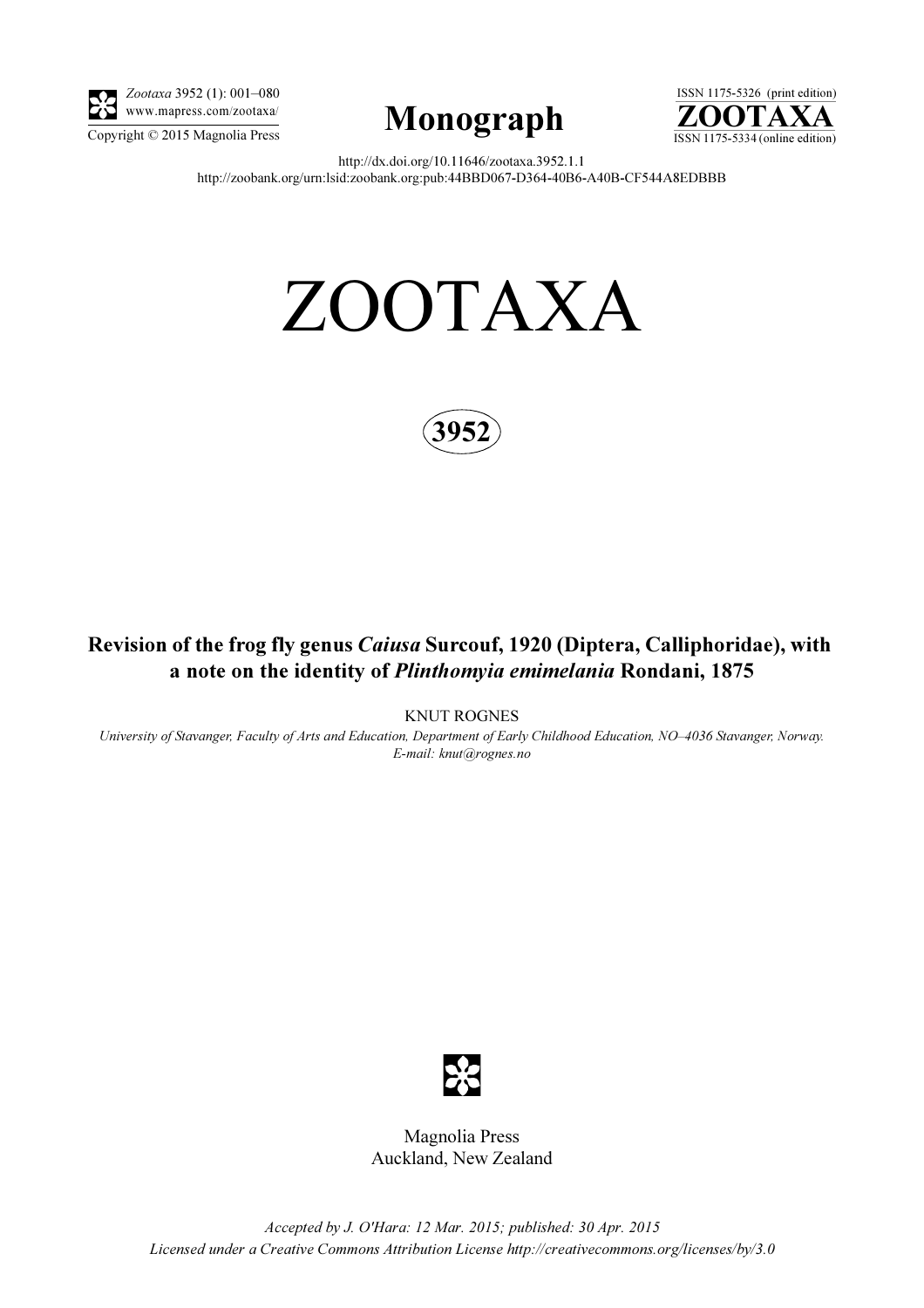### KNUT ROGNES Revision of the frog fly genus Caiusa Surcouf, 1920 (Diptera, Calliphoridae), with a note on the identity of Plinthomyia emimelania Rondani, 1875 (Zootaxa 3952)

80 pp.; 30 cm.

30 Apr. 2015

ISBN 978-1-77557-685-3 (paperback)

ISBN 978-1-77557-686-0 (Online edition)

FIRST PUBLISHED IN 2015 BY Magnolia Press P.O. Box 41-383 Auckland 1346 New Zealand e-mail: zootaxa@mapress.com http://www.mapress.com/zootaxa/

© 2015 Magnolia Press

ISSN 1175-5326 (Print edition) ISSN 1175-5334 (Online edition)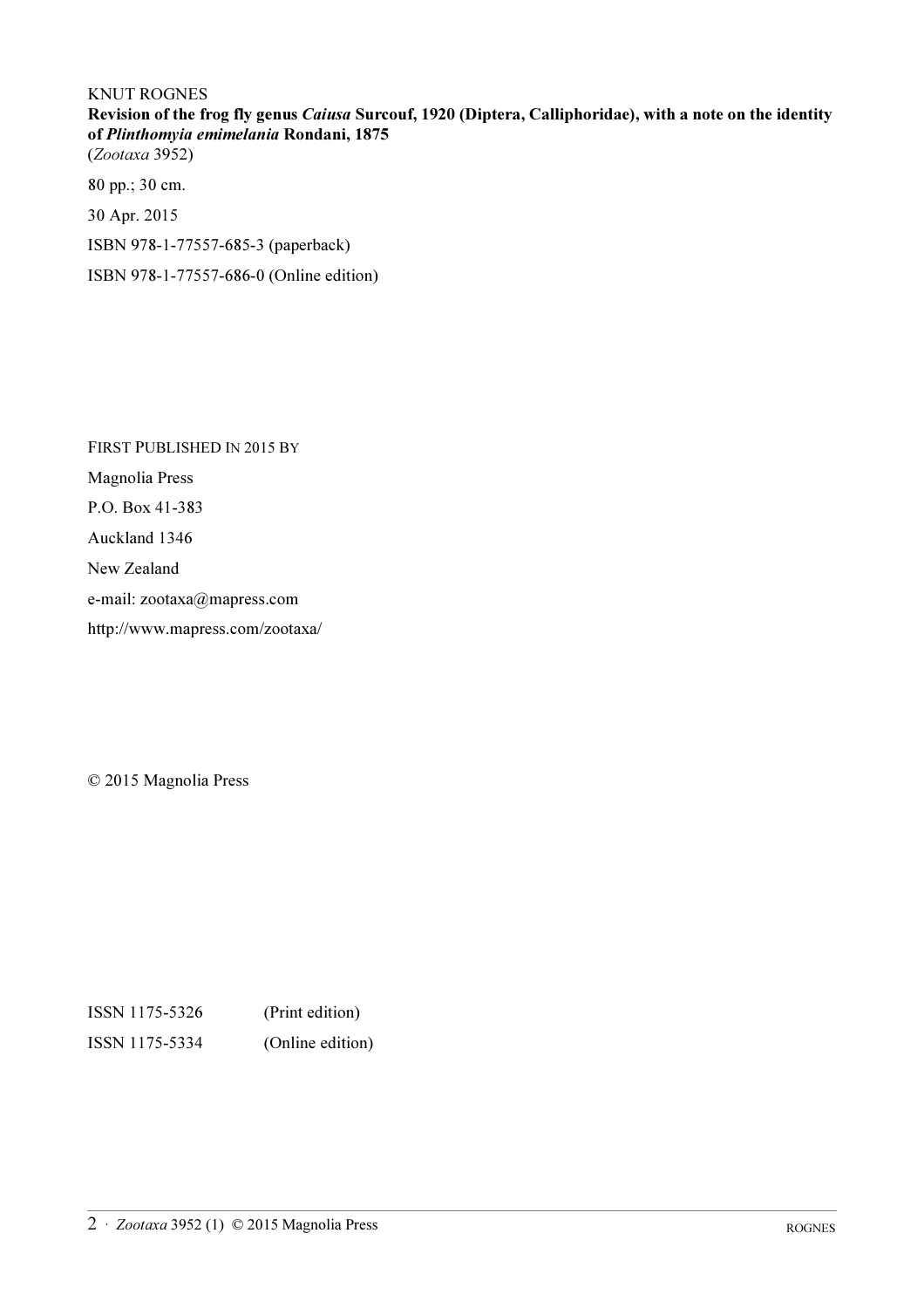#### Table of contents

#### Abstract

The Oriental, Australasian and Oceanian genus *Caiusa* Surcouf, 1920 is revised, species concepts being based on male and female genitalia. A key to males for all known species, and a key to females for all except one are given. All relevant types still in existence have been studied, complete synonymies given and the geographical distribution reconsidered. The eight species included in the genus are: Caiusa borneoensis sp. nov. (Malaysia, Thailand, Vietnam); Caiusa coomani Séguy, 1948 (China, Malaysia, Singapore, Thailand, Vietnam); Caiusa indica Surcouf, 1920 (Australia, Cambodia, India, Indonesia, Malaysia, Papua New Guinea, Philippines, Singapore, Solomon Islands, Sri Lanka, Thailand, Vietnam); Caiusa karrakerae sp. nov. (Malaysia, Thailand); Caiusa kurahashii sp. nov. (Indonesia, Japan, Philippines); Caiusa pooae sp. nov. (Thailand); Caiusa testacea Senior-White, 1923 (India, Nepal, Sri Lanka) and Caiusa violacea Séguy, 1925, stat. rev. (Cambodia, China, Laos, Malaysia, Taiwan, Thailand, Vietnam). A lectotype is designated for Caiusa indica to fix the interpretation of the name. Caiusa nigronitens Senior-White, 1923, syn. nov. and Caiusa surcoufi Bezzi, 1927, syn. nov. are established as junior synonyms of Caiusa indica. Caiusa violacea is correctly diagnosed and errors in the original description of the female holotype are pointed out. Caiusa dubiosa Villeneuve, 1927 is established as a junior synonym of C. violacea, syn. nov. Seven Caiusa species have been reared from the egg mass of various species of frogs. The reproductive mode of the eighth species, i.e., C. indica, is unknown. Five species, i.e., C. borneoensis, C. coomani, C. karrakerae, C. kurahashii and C. violacea have been reared from one or more of the foam nesting frog species Chiromantis nongkhorensis (Cochran, 1927), Polypedates leucomystax (Gravenhorst, 1927), Polypedates megacephalus Hallowell,